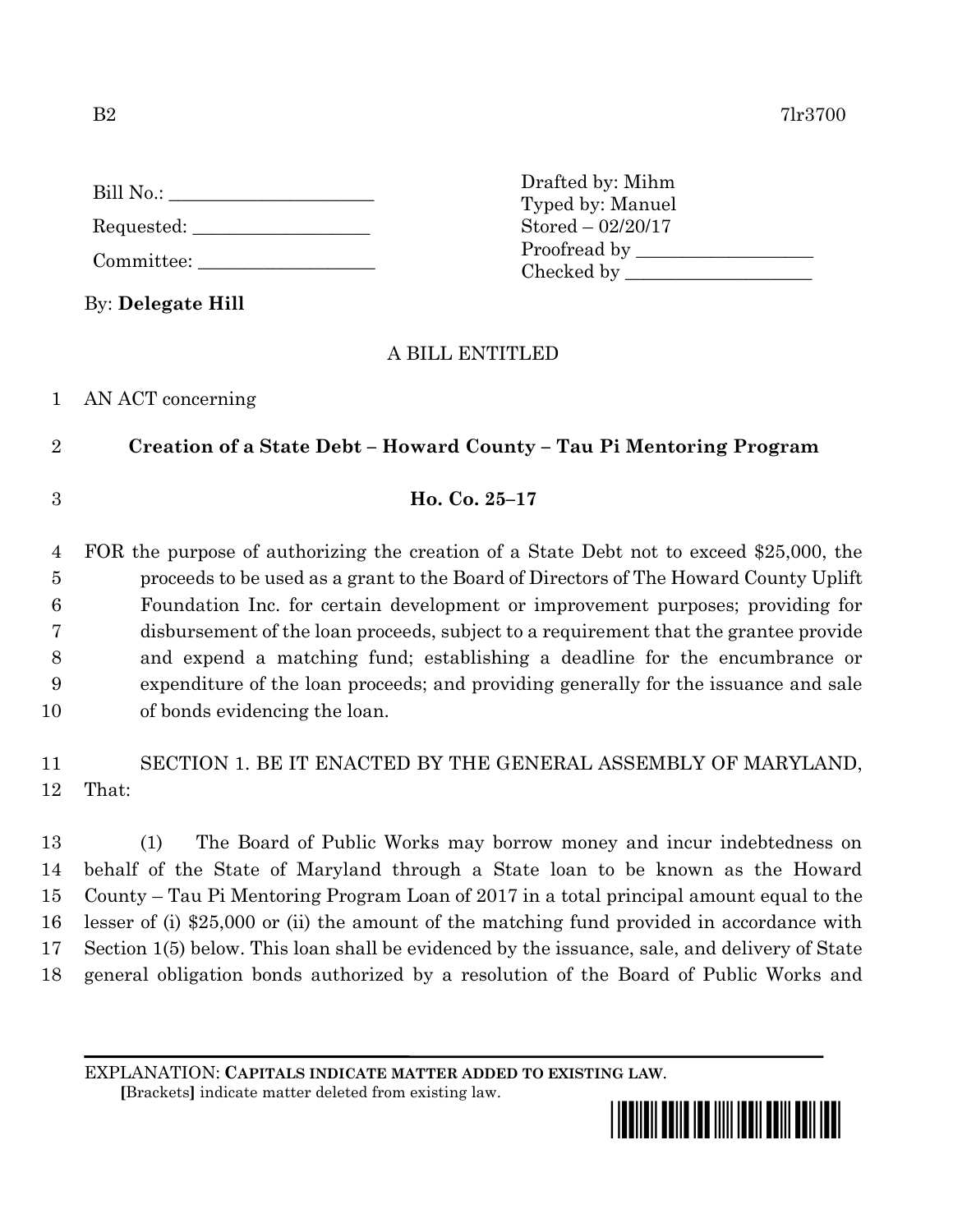### 7lr3700

 issued, sold, and delivered in accordance with §§ 8–117 through 8–124 and 8–131.2 of the State Finance and Procurement Article.

 (2) The bonds to evidence this loan or installments of this loan may be sold as a single issue or may be consolidated and sold as part of a single issue of bonds under § 8–122 of the State Finance and Procurement Article.

 (3) The cash proceeds of the sale of the bonds shall be paid to the Treasurer and first shall be applied to the payment of the expenses of issuing, selling, and delivering the bonds, unless funds for this purpose are otherwise provided, and then shall be credited on the books of the Comptroller and expended, on approval by the Board of Public Works, for the following public purposes, including any applicable architects' and engineers' fees: as a grant to the Board of Directors of The Howard County Uplift Foundation Inc. (referred to hereafter in this Act as "the grantee") for the acquisition, planning, design, construction, repair, renovation, reconstruction, site improvement, and capital equipping of the Tau Pi Mentoring Program facility, located in Howard County.

 (4) An annual State tax is imposed on all assessable property in the State in rate and amount sufficient to pay the principal of and interest on the bonds, as and when due and until paid in full. The principal shall be discharged within 15 years after the date of issuance of the bonds.

 (5) Prior to the payment of any funds under the provisions of this Act for the purposes set forth in Section 1(3) above, the grantee shall provide and expend a matching fund. No part of the grantee's matching fund may be provided, either directly or indirectly, from funds of the State, whether appropriated or unappropriated. No part of the fund may consist of real property or funds expended prior to the effective date of this Act. The fund may consist of in kind contributions. In case of any dispute as to the amount of the matching fund or what money or assets may qualify as matching funds, the Board of Public Works shall determine the matter and the Board's decision is final. The grantee has until June 1, 2019, to present evidence satisfactory to the Board of Public Works that a matching fund will be provided. If satisfactory evidence is presented, the Board shall certify this fact and the amount of the matching fund to the State Treasurer, and the proceeds of the loan equal to the amount of the matching fund shall be expended for the purposes provided in this Act. Any amount of the loan in excess of the amount of the matching fund certified by the Board of Public Works shall be canceled and be of no further effect.